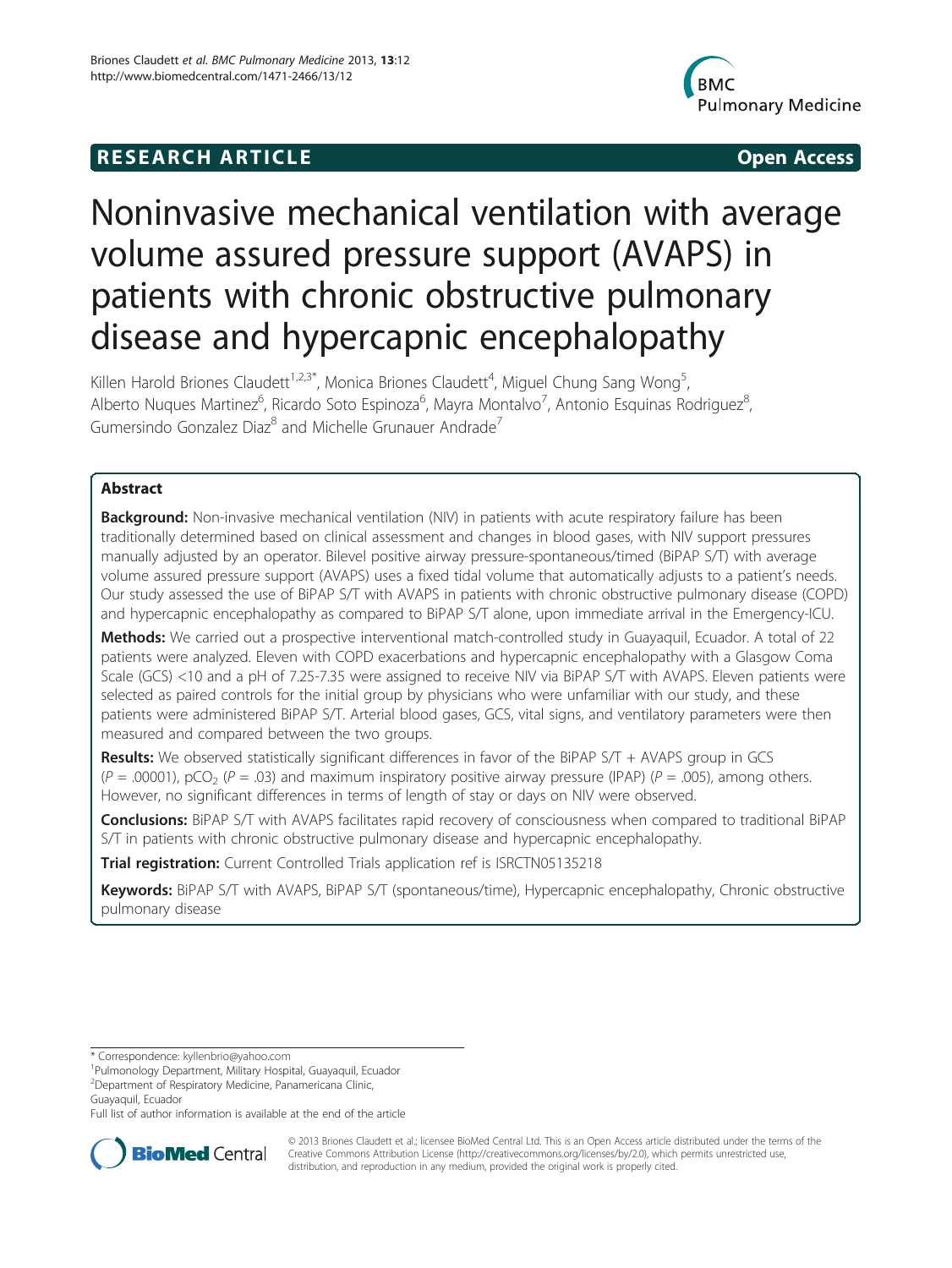# Background

Noninvasive mechanical ventilation (NIV) is used in patients with acute respiratory failure for several different etiologies [[1\]](#page-5-0). The heterogeneity of different patient groups leads to varying levels of success, with the best results produced in patients with infectious exacerbations of COPD and congestive heart failure [\[2](#page-5-0)-[4\]](#page-6-0). When NIV is initiated in patients with acute respiratory failure due to infectious exacerbations of COPD, ventilatory parameters are typically determined based on clinical assessment and changes in blood gases. In this manner, NIV support pressures are manually adjusted by an operator [\[5](#page-6-0)].

One of the limitations of traditional NIV is altered levels of consciousness. However, under certain circumstances, especially those produced by hypercapnic conditions [[6-8](#page-6-0)], traditional NIV has produced very favorable results, even in patients with hypercapnic coma [[9](#page-6-0)].

Patients with infectious exacerbations of COPD have obstruction, hyperinflation, air trapping, and increased respiratory effort and central respiratory drive. In particular, blood  $pCO<sub>2</sub>$  increases, which, due to its high lipid solubility, readily crosses the blood–brain barrier, provoking acidosis in the cerebrospinal fluid and cerebral interstitial tissue [[8-13](#page-6-0)].

Previous studies that recommend the use of NIV in patients with altered consciousness report a rapid recovery as soon as the ventilatory strategy is established, and most recommend early intubation and suspension of treatment if consciousness does not quickly normalize [[9,10\]](#page-6-0). Altered levels of consciousness can be assessed using the Glasgow Coma Scale (GCS) [[14,15](#page-6-0)], the encephalopathy scoring [[16](#page-6-0)], and the Kelly-Matthay Scale (KMS) [[17\]](#page-6-0). Although KMS is specifically designed to assess patients with neurological disorders on NIV, it is not commonly used in the emergency unit/ ICU.

Bilevel positive airway pressure-spontaneous/timed (BiPAP S/T) with average volume assured pressure support (AVAPS) allows for setting a fixed tidal volume, and the system output automatically adjusts based on variations in inspiratory pressure to ensure the predetermined target value. Its long-term benefits have been demonstrated in patients with chronic respiratory failure, obstructive sleep apnea, and alveolar hypoventilation syndrome [\[18](#page-6-0)-[20](#page-6-0)].

We designed this study to assess the use of BiPAP S/T with AVAPS as a ventilatory strategy in patients with chronic obstructive pulmonary disease (COPD) and hypercapnic encephalopathy (GCS < 10) and to compare these results with those from patients treated with BiPAP S/T alone, upon immediate arrival in the emergency department/ICU.

# **Methods**

# Patients

All patients were admitted between February 2009 and September 2011, and permission was obtained from patients or their proxies if patients were unable to answer for themselves. The study was approved by the academic and ethics committee of the School of Medicine of the Universidad San Francisco de Quito. Three hospitals in Guayaquil, Ecuador participated in the study: Hospital Militar, Clinica Panamericana, and Clinica Santa Maria. A total of 22 patients were recruited for NIV and divided into two groups of 11.

# Treatment group assignments

11 patients with infectious exacerbations of COPD and hypercapnic encephalopathy with GCS < 10 were designated to receive BiPAP S/T with AVAPS.

The control group was then selected from patients in the emergency unit with infectious exacerbations of COPD and encephalopathy (GCS  $\langle$  10). Patients were treated immediately and referred to us by doctors who were unaware of the study. Each patient was treated with NIV and was selected according to: APACHE II score within 4 points, age within 10 points, pH within 0.04, GCS within 2 points, and BMI within 2 points.

# Noninvasive mechanical ventilation: BiPAP S/T with AVAPS

Ventilatory parameters were initially programmed in the BiPAP S/T mode and AVAPS with an inspiratory positive airway pressure (IPAP) maximum programmed into the device of 26 cmH2O, to IPAP minimum programmed value of 12 cmH2O and an expiratory positive airway pressure (EPAP) of 6 cmH2O. The programmed tidal volume was at 8 to 12 ml/kg of IBW, and once the patient reached clinical stability and sensory, the target Vt in our patients were reprogrammed to 6–8 ml/kg/ weight according to manufacturer's specifications, the decision was made by the expert physician in charge of patient case dependent, respiratory rate was 15 breaths/ min, rise time set at 300–400 ms and inspiratory time was at a minimum of 0.6 s. Were given supplements O2 via an adapter circuit close to the facemask in order to maintain SaO2 above 90%. Patients were maintained on continuous NIV initially.

Maximum IPAP received delivered, exhaled tidal volume (EVT), Vmin, and leaks were monitored through the ventilator software. We used BiPAP Synchrony with AVAPS and Autotrak (Respironics Inc., Murrysville, Pennsylvania, USA) and a Mirage IV series facemask (Resmed).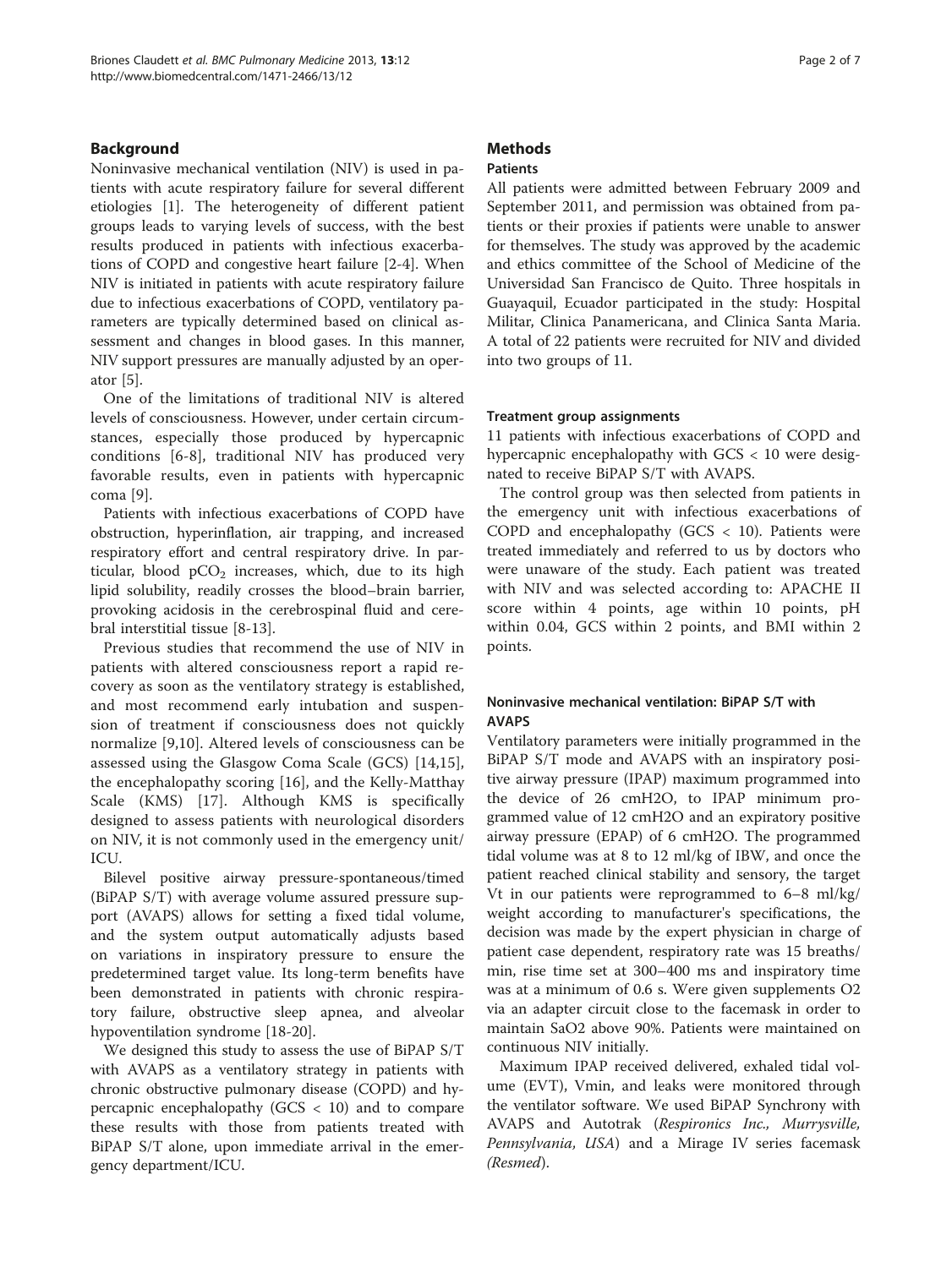# Measurements

Arterial blood gases were measured at initial values and after 1 hour, 3 hours, 12 hours and then every 24 hours during NIV; the patient was assessed by a respiratory therapist under close supervision of a physician trained in NIV. Mask use, complications, and tolerance were also assessed.

Disease severity was assessed using the APACHE II score and GCS to determine the patient's level of consciousness. Maximum Vt, maximum IPAP, EVT, Vmin, leaks, respiratory rate, heart rate, systolic blood pressure, diastolic blood pressure, and IPAP were measured upon hospitalization, after 1 hour, 3 hours, and 12 hours, and then every 24 hours during NIV.

Exclusion criteria included facial deformity, obstruction in the upper airway from surgery or trauma, alterations of the central nervous system not related to hypercapnic encephalopathy, cardiogenic pulmonary edema, pneumothorax, pulmonary thromboembolism, hemoptysis or septic shock, emergency intubation due to cardiopulmonary arrest, and hemodynamic instability with systolic pressure below 80 mmHg.

#### Discontinuation of NIV

Treatment with NIV was initially used on a continuous regimen based on patient tolerance and after normalization of arterial pH > 7.35 ventilation was given in 3-hour blocks. The weaning process was initiated when clinical stability was achieved, which was defined as respiratory rate less than 24 breaths/min, a heart rate of 90 beats/min, and improved awareness and compensation from normalized pH values, with adequate  $SaO<sub>2</sub>$  in ambient air and a low percentage of inspired  $O<sub>2</sub>$  (3 liters). Once the patient remained stable, NIV was discontinued.

#### Control group ventilation parameters: BiPAP S/T

Ventilatory parameters were initially programmed in BiPAP S/T mode. IPAP was programmed at 12 cmH2O, EPAP was programmed at 6 cmH2O. Respiratory rate was set at 15 breaths/min, rise time set at 300–400 ms, and inspiratory time was at a minimum of 0.6 s. Progressively increased levels were IPAP in increments of 2 cmH2O according to the discretion of the attending physician. Supplements were added O2 via an adapter circuit close to the facemask to maintain SaO2 above 90%. Patients were maintained on continuous NIV initially until normalized blood  $pH$  ( $> 7.35$ ). We monitored EVT, Vmin, and leakage. We used BiPAP Synchrony and Autotrak (Respironics Inc.), and two types of facemasks: Mirage IV series mask (Resmed) and Series II full facemask (Respironics). We monitored EVT, Vmin, and leakage in order to program inspiratory pressure Levels and adjust the mask.

In addition to ventilatory support, both groups received bronchodilators, intravenous corticosteroids, and antibiotic therapy consisting of beta-lactam (piperacillin/ tazobactan at 4.5 g IV every 6 hours) in combination with a new fluoroquinolone (Levofloxacin 500 mg IV daily).

Primary analysis: level of consciousness (Glasgow Coma Scale score). Secondary analysis: duration of mechanical ventilation, hospital stay, and progression (exhaled tidal volume, inspiratory pressure, and arterial blood gases).

#### Statistical analysis

All data were expressed as mean ± standard deviation (SD) for continuous variables and as percentages for categorical variables. Continuous variables with normal distribution were examined using the Kolmogorov-Smirnov test, and were compared using Student's t-test. For categorical variables,  $\chi^2$  or Fisher's exact tests were used as appropriate. We used analysis of variance (ANOVA) with repeated measures to compare the ability of different variables (pH,  $pCO<sub>2</sub>$ , HCO<sub>3</sub>, heart rate, respiratory rate, systolic blood pressure, diastolic blood pressure, EVT, Vmin, leaks, maximum programmed IPAP, and GCS) to predict the outcome of therapy in experimental and control patients. A P value <.05 was considered statistically significant.

#### Results

A total of 22 patients were analyzed: 11 in the control group (BiPAP S/T) and 11 in the experimental group (BiPAP S/T with AVAPS). The mean age of all patients was 78.68 ± 10.42 years, mean APACHE II score was 18.50 ± 2.56, 9 patients were women (40.9%) and 13 were men (59.1%). Four patients were diagnosed with COPD with pneumonia (18.2%) and 18 were diagnosed with infectious exacerbations of COPD (81.3%). Sixteen patients (73.8%) received NIV in the emergency and ICU. There were no statistically significant differences between the two groups in terms of BMI, age, APACHE II score, or initial GCS score (Table [1](#page-3-0)). One patient (4.5%) used a Respironics full face mask, and the other 21 patients (95.5%) used the Mirage IV series (Resmed). In patients undergoing NIV with BiPAP S/T and AVAPS, the programmed tidal volume on AVAPS was 622.73  $\pm$ 81.74 ml/kg (range: 500–700), with a programmed Vt/kg of 10.26 ± 2.23 ml (range 7.89- 11,83). The programmed maximum IPAP values (BiPAP S/T with AVAPS) were: 21.36  $\pm$  3.04 cmH<sub>2</sub>O (initial), 20.82  $\pm$  3.19 cmH<sub>2</sub>O (1) hour), 19.36  $\pm$  3.80 cmH<sub>2</sub>O (3 hours), and 19.55  $\pm$  3.45  $cmH<sub>2</sub>O$  (12 hours). The ANOVA analysis revealed statistically significant differences in favor of AVAPS for  $pCO_2$  (P = .03), respiratory rate (P = .01), maximum IPAP ( $P = .005$ ), GCS score ( $P = .00001$ ) (Figure [1\)](#page-3-0), and EVT  $(P = .01)$  (Table [2\)](#page-4-0). However, no significant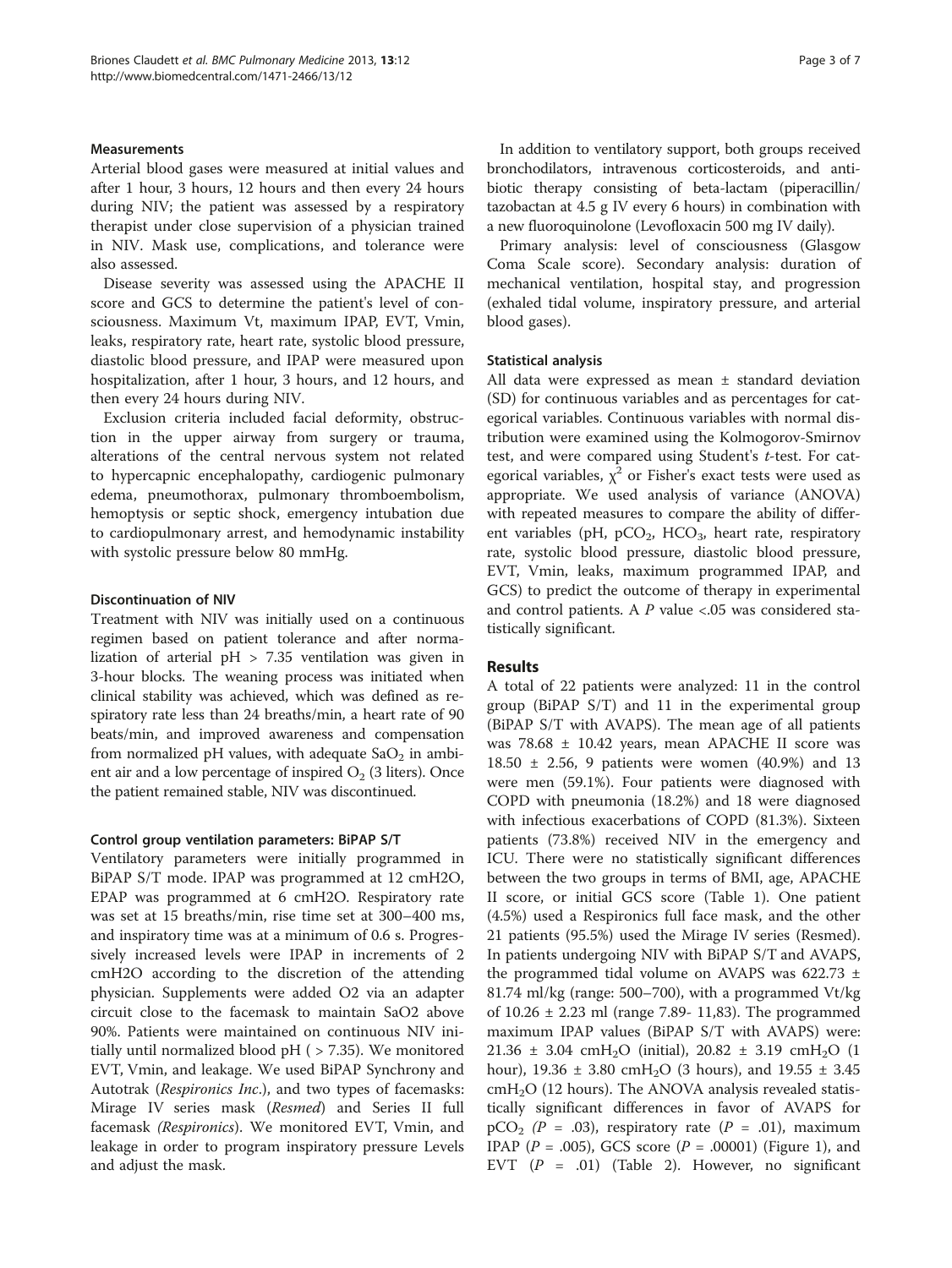<span id="page-3-0"></span>Table 1 Initial patient assessment results

|                  | NIV study groups (All 22 patients) | Mean  | SD    | P    |
|------------------|------------------------------------|-------|-------|------|
| <b>BMI</b>       | <b>BIPAP S/T</b>                   | 26.22 | 2.87  | .99  |
|                  | BiPAP S/T +AVAPS                   | 24.23 | 2.62  |      |
| Age (years)      | BiPAP S/T                          | 77.55 | 6.49  | .10  |
|                  | BiPAP S/T + AVAPS                  | 79.82 | 13.53 |      |
| <b>APACHE II</b> | BIPAP S/T                          | 18.45 | 2.50  | .86  |
|                  | $BiPAP S/T + AVAPS$                | 18.55 | 2.73  |      |
| Initial GSC      | BIPAP S/T                          | 8.36  | 1.43  | 1.00 |
|                  | $BiPAP S/T + AVAPS$                | 8.36  | 1.63  |      |
| Initial pH       | BIPAP S/T                          | 7.28  | 0.02  | .45  |
|                  | $BiPAP S/T + AVAPS$                | 7.29  | 0.03  |      |

\*Statistically significant (P value <.05).

A total 22 patients. 11 patients of group BiPAP S/T and 11 patients of group BiPAP S/T +AVAPS.

differences were observed for length of stay ( $P = .15$ ) or duration of NIV ( $P = .18$ ) (Table [3](#page-4-0)).

#### **Discussion**

Our study demonstrates that the addition of AVAPS to BiPAP S/T in patients with encephalopathy and infectious exacerbations of COPD produces a rapid recovery of consciousness (GCS), with early improvement of arterial blood gases as compared to conventional ventilation using solely BiPAP S/T. We observed significantly higher IPAP values in the BIPAP  $S/T + AVAPS$  group than in the group of patients treated solely with BIPAP S/T.

No studies exist in the medical literature describing the benefits of using NIV with AVAPS in acute patients. However, in chronic patients with obstructive sleep apnea and alveolar hypoventilation syndrome, authors report a rapid improvement in  $pCO<sub>2</sub>$  and sleep quality using this technique [[18-20](#page-6-0)]. Most studies reported in the literature describing successful use of NIV in hypercapnic encephalopathy indicate an improvement in GCS within only a few hours of initiating NIV, although the vast majority of these are clinical case reports or observational studies [\[6](#page-6-0)-[8](#page-6-0),[21-26\]](#page-6-0).

The goal in our study was, the rapid recovery of consciousness in a group of patients undergoing BIPAP S/T + AVAPS (target volume), we scheduled a target volume between (500-700ml) in our patients, with a Vt target average  $10.26 \pm 2.23$  ml (range 7.89 to 11.83), with peak inspiratory pressures during therapy programmed to 26, once the patient achieved clinical stable condition and, in the target Vt our patients were reprogrammed to 6–8 ml/ kg/ weight according to manufacturer's specifications. The decision was taken by the expert physician in charge of patient case-dependent (sensory severity scale or measured initial Glasgow).

BIPAP mode S/T + AVAPS delivered pressure changes progressively allowing the patient to conform much better to those pressures while the target tidal volume is reached.

Patients with the acute decompensation of COPD, accompanied by an altered mental status require rapid correction of alveolar hypoventilation which ensure an adequate tidal volume (minute volume) (volume settings between 8–12 ml/kg/weight) for rapid dissemination or carbon monoxide swept cerebrospinal fluid and brain and its sensory recovery as early as possible.

Studies examining the use of NIV in hypercapnic encephalopathy indicate that various ventilatory modes can be employed at different pressure levels. Gonzales et al [[6\]](#page-6-0) used BiPAP vision or BiPAP ST-D 30, in which IPAP levels were initially programmed at  $12 \text{ cm} + 10$  and increased every 4 hours with an IPAP value in the first hour of  $17 + 2$  cmH<sub>2</sub>O. In our study, patients on BiPAP S/T with AVAPS had an initial IPAP of 19.82, vs 12.36 in the control group. BiPAP S/T with AVAPS achieves the necessary inspiratory pressure level for a predetermined tidal volume, ensuring optimal pressure for the patient and facilitating a suitable inspiratory volume; this also rapidly overcomes alveolar hypoventilation, corrects  $pCO<sub>2</sub>$  levels, and decreases  $CO<sub>2</sub>$  levels in the brain so as

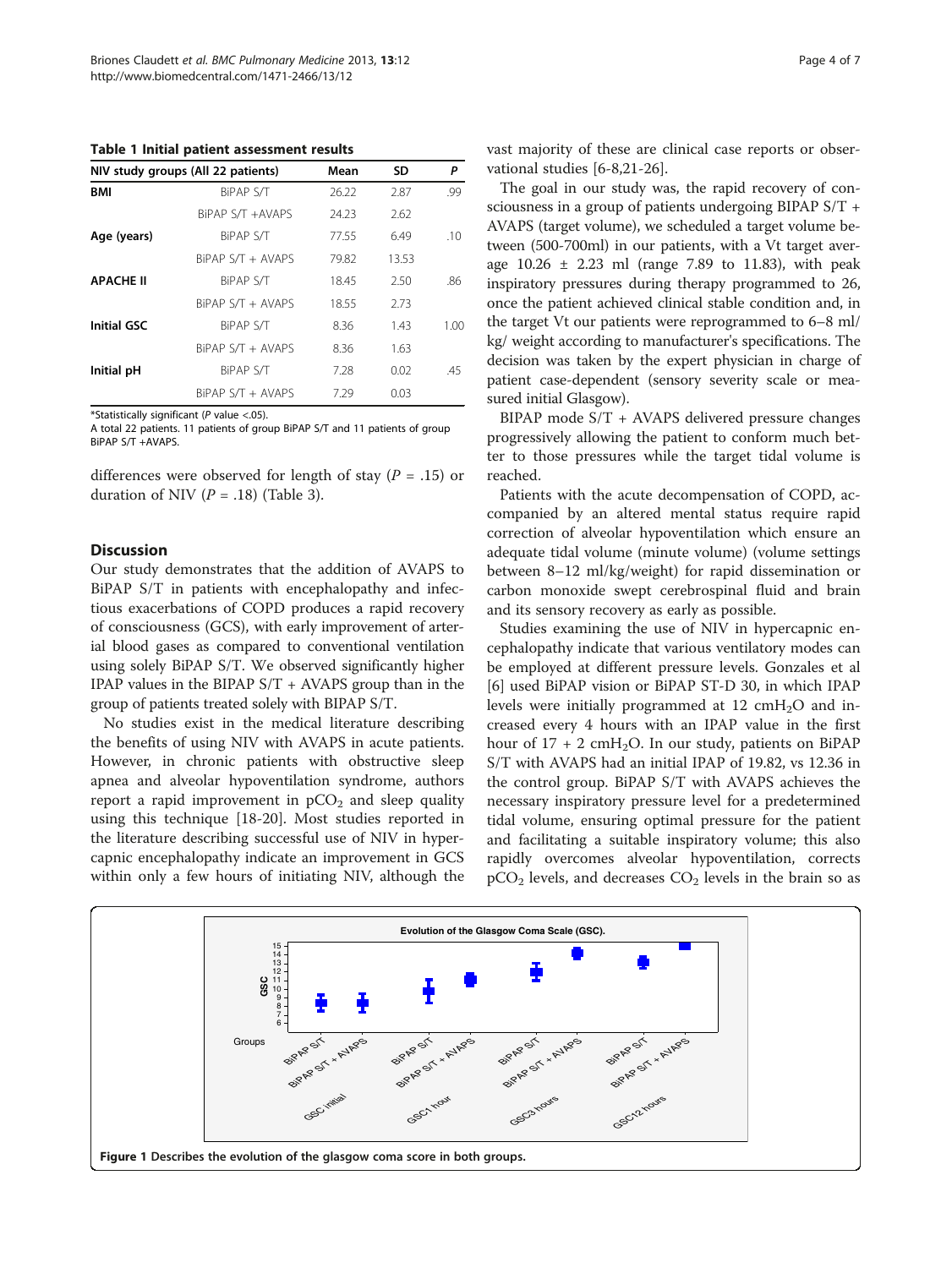| rage |                          | o |  |
|------|--------------------------|---|--|
|      | $\overline{\phantom{a}}$ |   |  |

<span id="page-4-0"></span>

| <b>Variables</b>                | Groups            | Initial          | 1 hour           | 3 hours            | 12 hours         | P         |
|---------------------------------|-------------------|------------------|------------------|--------------------|------------------|-----------|
| <b>GSC</b>                      | BiPAP S/T         | $8.3 \pm 1.4$    | $9.7 \pm 2$      | $12 \pm 1.5$       | $13 \pm 1$       | $.00001*$ |
|                                 | BiPAP S/T + AVAPS | $8.3 \pm 1.6$    | $11 \pm 1$       | $14.1 \pm 0.8$     | $15 \pm 0$       |           |
| рH                              | BiPAP S/T         | $7.28 \pm 0.02$  | $7.30 \pm 0.05$  | $7.31 \pm 0.11$    | $7.32 \pm 0.12$  | .31       |
|                                 | BiPAP S/T + AVAPS | $7.29 \pm 0.03$  | $7.34 \pm 0.04$  | $7.37 \pm 0.11$    | $7.37 \pm 0.08$  |           |
| pCO <sub>2</sub>                | BiPAP S/T         | $64.8 \pm 9.1$   | $58.3 \pm 8.7$   | $53.2 \pm 9$       | $50.1 \pm 6.5$   | $.03*$    |
|                                 | BiPAP S/T + AVAPS | $63 \pm 16.3$    | $50.7 \pm 11.2$  | $45.4 \pm 7.9$     | $43.6 \pm 6.5$   |           |
| PO <sub>2</sub>                 | BiPAP S/T         | $66.6 \pm 12.7$  | $83.1 \pm 17.8$  | $75.3 \pm 26.7$    | $79.7 \pm 16.2$  | .31       |
|                                 | BiPAP S/T + AVAPS | $71.5 \pm 16.8$  | $78 \pm 19.1$    | $87.5 \pm 11.5$    | $87.4 \pm 18$    |           |
| HCO <sub>3</sub>                | BiPAP S/T         | $26.9 \pm 5.7$   | $24.4 \pm 6.3$   | $25.8$ $\pm$ $4.6$ | $27.1 \pm 4.3$   | .19       |
|                                 | BiPAP S/T + AVAPS | $24.4 \pm 5$     | $22.5 \pm 3.5$   | $23.7 \pm 5.2$     | $24.6 \pm 4.3$   |           |
| <b>Base excess</b>              | BiPAP S/T         | $3.3 \pm 6.9$    | $0.1\,\pm\,7$    | $10.3 \pm 31.7$    | $3.6 \pm 4.7$    | .06       |
|                                 | BiPAP S/T + AVAPS | $-1.8 \pm 5.7$   | $2.8 \pm 18$     | $5.7 \pm 19.8$     | $2.9 \pm 9$      |           |
| Systolic blood pressure         | BiPAP S/TS/T      | $125.1 \pm 10$   | $124.2 \pm 12.6$ | $130.4 \pm 14.3$   | $130.6 \pm 13.8$ | .29       |
|                                 | BiPAP S/T + AVAPS | $125.9 \pm 17.3$ | $131.1 \pm 21.1$ | $129.9 \pm 18.4$   | $123.5 \pm 16.9$ |           |
| Diastolic blood pressure        | BiPAP S/T         | $73.9 \pm 9.8$   | $72.2 \pm 8.4$   | $71.8 \pm 9.4$     | $73.7 \pm 10.7$  | .07       |
|                                 | BiPAP S/T + AVAPS | $65.5 \pm 11.6$  | $69.8 \pm 11.6$  | $70.1 \pm 11.1$    | $65.9 \pm 8.5$   |           |
| <b>Heart rate</b>               | BiPAP S/T         | $86.7 \pm 9.1$   | $82.1\,\pm\,7.8$ | $80.4 \pm 5.8$     | $79.1 \pm 5.5$   | .07       |
|                                 | BiPAP S/T + AVAPS | $82 \pm 10.9$    | $82.5 \pm 9.9$   | $72.8 \pm 14.1$    | $72. \pm 11.2$   |           |
| Respiratory rate                | BiPAP S/T         | $27.9 \pm 5.6$   | $23.2 \pm 3.5$   | $21 \pm 2.6$       | $20 \pm 1.61$    | $.01*$    |
|                                 | BiPAP S/T + AVAPS | $29 \pm 6.9$     | $17.4 \pm 3.2$   | $18.5 \pm 3.6$     | $19.9 \pm 5.1$   |           |
| Maximum delivered IPAP received | BiPAP S/T         | $12.3 \pm 0.9$   | $12.6 \pm 0.9$   | $14.3 \pm 0.8$     | $14.7 \pm 1$     | $.005*$   |
|                                 | BiPAP S/T + AVAPS | $19.8 \pm 2.2$   | $18.3 \pm 2.3$   | $18 \pm 2.6$       | $17 \pm 2.3$     |           |
| <b>EPAP</b>                     | BiPAP S/T         | $5.9 \pm 0.3$    | $6\pm0$          | $6\pm0$            | $6 \pm 0$        | .32       |
|                                 | BiPAP S/T + AVAPS | $6 \pm 0$        | $6 \pm 0$        | $5.9 \pm 0.3$      | $5.9 \pm 0.3$    |           |
| Minute volume                   | BiPAP S/T         | $8.7 \pm 3.1$    | $9.2 \pm 2.2$    | $10.8 \pm 1.4$     | $10.6 \pm 1.4$   | .17       |
|                                 | BiPAP S/T + AVAPS | $8.5 \pm 2.2$    | $10.5 \pm 2.5$   | $11.5\,\pm\,3.1$   | $11.6\pm\,1.8$   |           |
| <b>Exhaled tidal volume</b>     | BiPAP S/T         | $304 \pm 60.6$   | $400.5 \pm 73.9$ | $519 \pm 61.4$     | $531.1 \pm 63.6$ | $.01*$    |
|                                 | BiPAP S/T + AVAPS | $298.6 \pm 54.3$ | $606.3 \pm 75.4$ | $626.3 \pm 77.6$   | $617.6 \pm 77.4$ |           |
| Leak                            | BiPAP S/T         | $9.3 \pm 3.8$    | $21 \pm 2$       | $11 \pm 3$         | $11 \pm 3.4$     | .20       |
|                                 | BiPAP S/T + AVAPS | $14 \pm 11.2$    | $18.3 \pm 3.7$   | $17.5 \pm 16$      | $17.5 \pm 16$    |           |

\*Statistically significant (P value <.05).  $\ddot{\hspace{1cm}}$  \*The ANOVA with repeated measures to compare the ability of different variables the both groups at 1, 3, 12 hours.

to improve the patient's level of consciousness. Battisti et al. compared manually adjusted pressures with selfadjusting pressure support in patients with acute respiratory failure, which produced a decrease in  $pCO<sub>2</sub>$  levels in the latter group [[27\]](#page-6-0).

Some studies found favorable results in patients using NIV in hypercapnic encephalopathy reduction in days of mechanical ventilation [[26\]](#page-6-0) reduced risk of nosocomial infection [\[28,29](#page-6-0)] and avoid intubation [\[30\]](#page-6-0). Recently, a pilot study tested the safety and efficacy of using an

# Table 3 Duration of hospital stay and time on NIV

|                                  | Group               | Mean | <b>Standard deviation</b> | P   |
|----------------------------------|---------------------|------|---------------------------|-----|
| Duration of hospital stay (days) | BiPAP S/T           | 7.27 | 2.49                      | .15 |
|                                  | $BiPAP S/T + AVAPS$ | 7.09 | 1.45                      |     |
| Duration of NIV (days)           | BiPAP S/T           | 5.81 | 1.83                      | .18 |
|                                  | $BiPAP S/T + AVAPS$ | 5.36 | 1.12                      |     |

\*Statistically significant ( $P$  value <.05).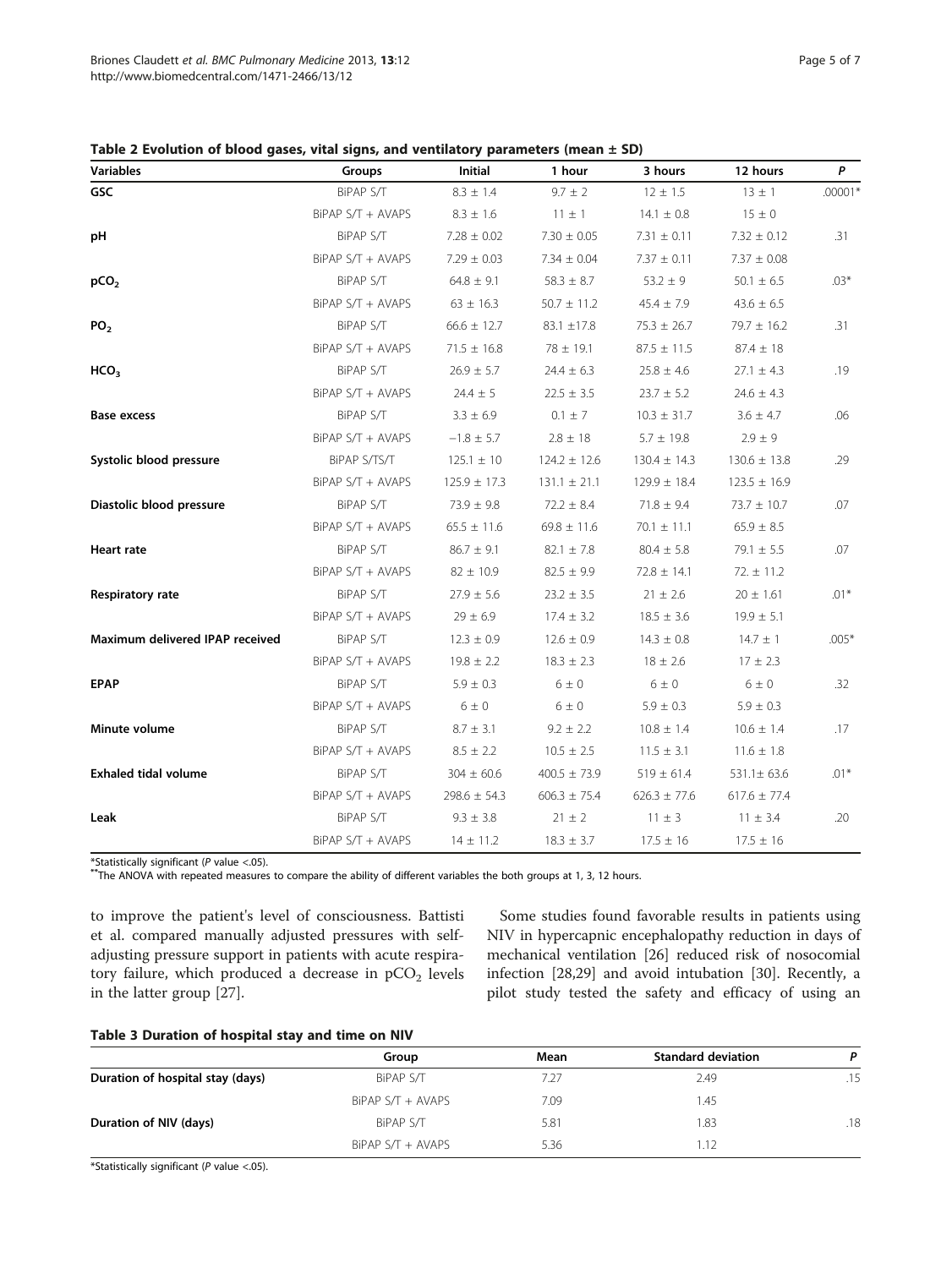<span id="page-5-0"></span>endotracheal tube through BiPAP in patients with a mean GCS of 6, a mean pH of 7.1, and poor management of Secretions, with a success rate of 85% (17/20) [\[31](#page-6-0)].

In our study, initial GCS and pH values were virtually equal between groups. Secretions were properly managed, which is essential for preventing technique failure and the need for endotracheal intubation. We observed a rapid and significant improvement in arterial blood gases and consciousness (GCS) in both groups; however, patients treated with BiPAP S/T + AVAPS improved much faster than patients treated with the conventional strategy, with a near-complete recovery within 3 hours. The improvement in the BiPAP S/T AVAPS group was probably linked to the rapid improvement in EVT and the fact that, in these patients, IPAP quickly reached the levels needed for maintaining appropriate tidal volume, and hypoventilation was corrected with consequent improvements in alveolar ventilation.

We observed no complications, gastric distention, or facial deformities, probably due to the fact that maximum system pressures did not surpass 20  $\text{cm}H_2\text{O}$ , which is the threshold associated with damage to the upper esophageal sphincter and facial structures [\[32,33](#page-6-0)].

Our study has certain limitations, including a small number of patients, despite the inclusion of three hospitals. In addition, the study was performed by a single research group with a long-term experience in NIV, which could create problems when extrapolating the results. Finally, it should be emphasized that our patients had a mean pH greater than 7.25, whereas other studies of hypercapnic encephalopathy have reported lower values. Other studies have also reported higher levels of  $pCO<sub>2</sub>$ as causing altered levels of consciousness. The lower values of  $pCO<sub>2</sub>$  that we observed could be due to several reasons. Firstly, some of our patients live at high altitude places. Gonzalez Garcia et al. [\[34\]](#page-6-0), showed lower-than -normal pH and  $pCO<sub>2</sub>$  values in patients with COPD undergoing effort or exercise [\[35\]](#page-6-0). Secondly, some of our patients might have had a very low pH with prolonged base excess and bicarbonate for patients with COPD. The effects of blood volume, diuretic use, height and affecting renal bicarbonate reabsorption have not been assessed [\[36\]](#page-6-0). We must also consider that patients in both groups experienced a rapid improvement in GCS of 2 points or more within 3 hours of starting treatment; a lack of improvement of 2 points could be a determining factor for rapid endotracheal intubation, which would obviously constitute an invasive procedure [[34\]](#page-6-0). Finally, our study involved matched case-controls without randomization. Despite these limitations, we believe that this study provides valuable information, as it confirms the usefulness of NIV in hypercapnic encephalopathy, and upholds BiPAP S/T with AVAPS as a strategy that ensures safe and appropriate pressures and tidal

volumes, facilitating a rapid correction of arterial blood gases, especially  $pCO<sub>2</sub>$ , and thus, minimizing the deleterious effects to the brain.

### Conclusions

We propose the use of BiPAP S/T with AVAPS as a safe strategy of noninvasive ventilatory treatment in patients with exacerbations of COPD and hypercapnic encephalopathy (GCS  $<$  10), with the caveat that these patients should be treated in units with ample experience and under close surveillance.

#### Abbreviations

APACHE II: Acute physiology and chronic health evaluation II; AVAPS: Average volume assured pressure support; BiPAP (S/T): Bilevel positive airway pressure (spontaneous/timed); EPAP: Expiratory positive airway pressure; EVT: Exhaled tidal volume; GCS: Glasgow Coma Scale; IPAP: Inspiratory positive airway pressure; NIV: Noninvasive mechanical ventilation; pCO<sub>2</sub>: Partial pressure of carbon dioxide; Vmin: Minute volume; Vt: Tidal volume; COPD: Chronic obstructive pulmonary disease.

#### Competing interests

None of the authors have a competing of interests to declare in relation to this work.

#### Authors' contributions

KHBCl: contributed to the study design; data acquisition, analysis, and interpretation; drafting and revision of the manuscript; and preparation of the final version of the manuscript submitted. MHBC: contributed to the study design; analysis, and interpretation; and preparation of the final version of the manuscript submitted. MCS: contributed to the study design; data acquisition, analysis and revision of the manuscript. ANM: contributed to the study design; data acquisition and revision of the manuscript. RSE: contributed to the study design; data acquisition and revision of the manuscript. MM: drafting and revision of the manuscript preparation of the final version of the manuscript submitted. AER: preparation of the final version of the manuscript submitted. GGD: analysis and preparation of the final version of the manuscript submitted. MGA: drafting and revision of the manuscript; preparation of the final version of the manuscript submitted. All authors read and approved the final manuscript.

#### Author details

1 Pulmonology Department, Military Hospital, Guayaquil, Ecuador. 2 Department of Respiratory Medicine, Panamericana Clinic, Guayaquil, Ecuador. <sup>3</sup>Department of Respiratory Medicine - Intensive Care Santa Maria Clinic, Guayaquil, Ecuador. <sup>4</sup>Department of Pneumology -Intensive Care, Regional Hospital of Guayaquil, Guayaquil, Ecuador. <sup>5</sup>Intensive Care Medicine, Santa Maria Clinic, Military Hospital, Guayaquil, Ecuador. <sup>6</sup>Intensive Care Medicine Panamericana Clinic and Ecuadorian Institute Social Security (IESS), Guayaquil, Ecuador. <sup>7</sup>Universidad San Francisco de Quito, Quito, Ecuador. <sup>8</sup>Intensive Care Unit and Pneumology Services of the Hospital JM Morales Meseguer, Murcia, Spain.

#### Received: 29 August 2012 Accepted: 6 March 2013 Published: 12 March 2013

#### References

- 1. Meduri GH, Turner RE, Abou-Shala N, Wunderink R, Tolley E: Noninvasive positive pressure ventilation via face mask. First-line intervention in patients with acute hypercapnic and hypoxemic respiratory failure. Chest 1996, 109:179–193.
- 2. Keenan SP, Sinuff T, Cook DJ, Hill N: Which patients with acute exacerbation of chronic obstructive pulmonare disease benefit from noninvasive positive – pressure ventilation? A systematic review of the literature. Ann Intern Med 2003, 138:861–870.
- 3. Lightowler JV, Wedzicha JA, Elliott MW, Ram FS: Non-invasive positive pressure ventilation to treat respiratory failure resulting from exacerbations of chronic obstructive pulmonary disease: Cochrane